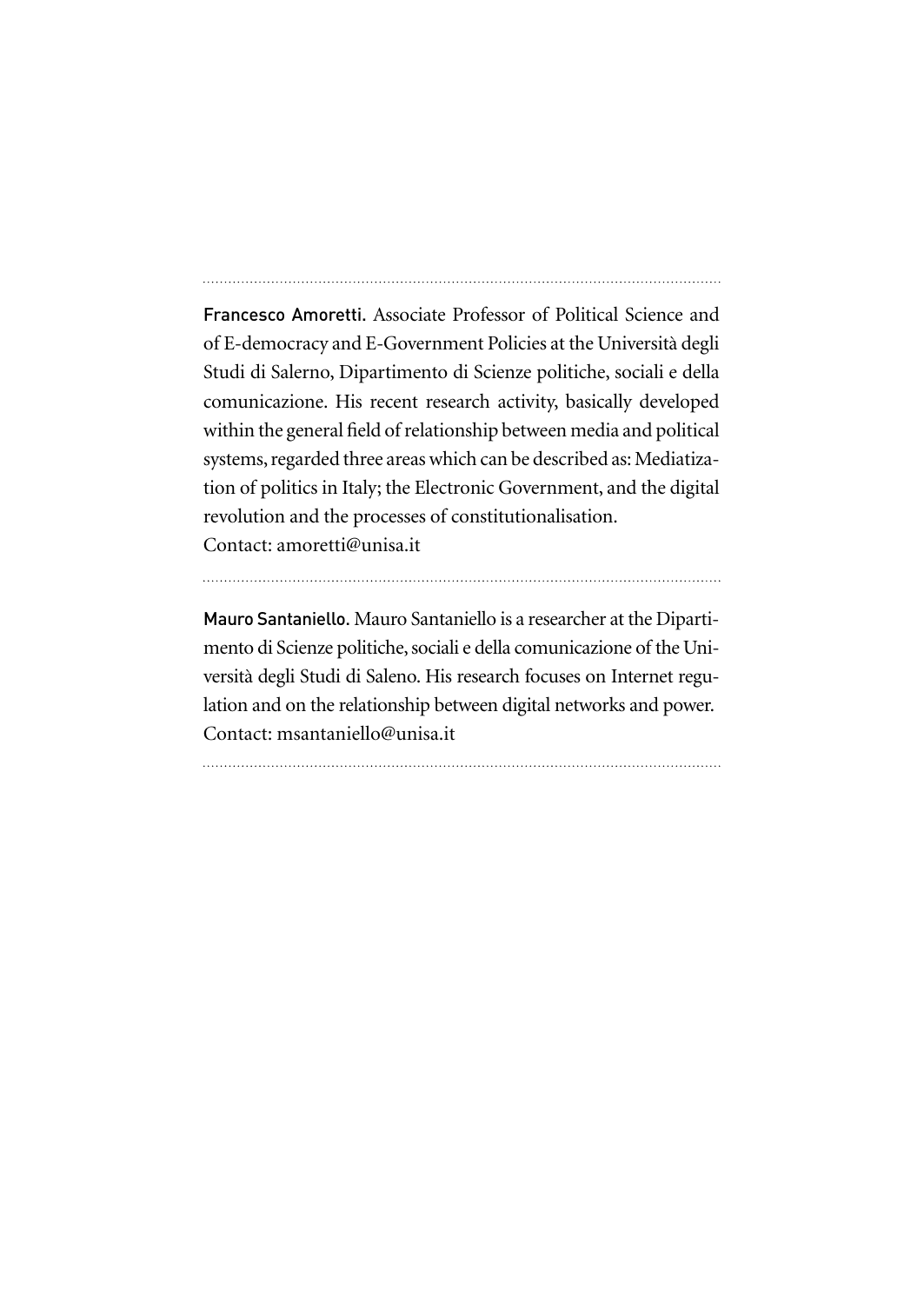# **GOVERNING BY INTERNET ARChITECTuRE**

# Francesco Amoretti

Università degli Studi di Salerno

# Mauro Santaniello Università degli Studi di Salerno

Reception date 3<sup>th</sup> April 2014; acceptance date 30<sup>th</sup> April 2014. This article is the result of research activities held at the Dipartimento di Scienze politiche, sociali e della comunicazione (Università degli Studi di Salerno).

## **Abstract**

In the past thirty years, the exponential rise in the number of Internet users around the word and the *intensive* use of the digital networks have brought to light crucial political issues. Internet is now the *object* of regulations. Namely, it is a policy domain. Yet, its own architecture represents a new regulative structure, one deeply affecting politics and everyday life. This article considers some of the main transformations of the Internet induced by privatization and militarization processes, as well as their consequences on societies and human beings.

## **Keywords**

Cyberpower, Internet governance, Internet regulation, network design, digital rights

## **Resumen**

En los últimos treinta años ha crecido de manera exponencial el número de usuarios de Internet alrededor del mundo y el uso intensivo de conexiones digitales ha traído a la luz cuestiones políticas cruciales. Internet es ahora objeto de regulaciones. Es decir, es un ámbito de la política. Aún su propia arquitectura representa una nueva estructura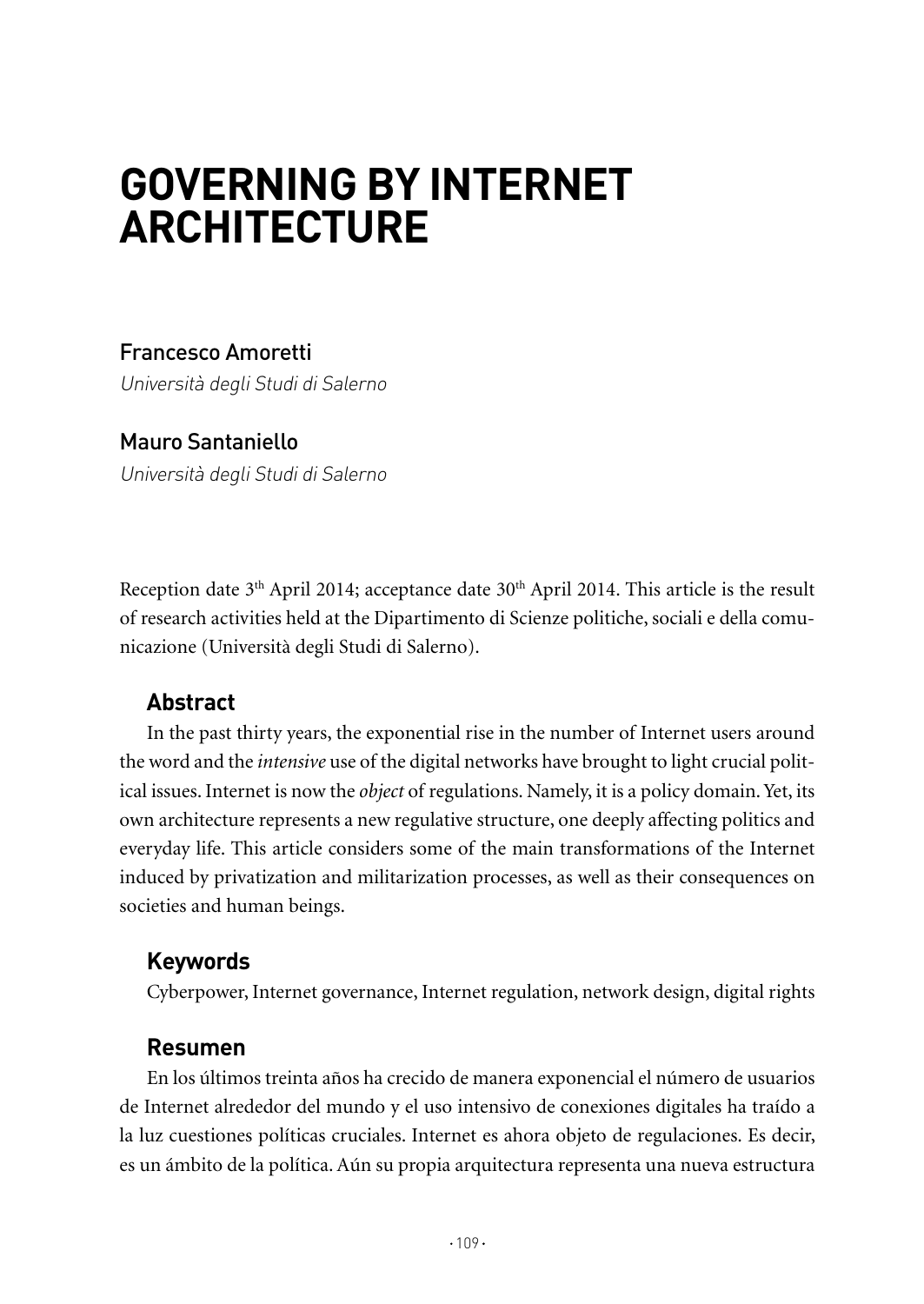reguladora, que afecta profundamente la política y la vida cotidiana. Este artículo considera algunas de las principales transformaciones de Internet inducida por procesos de privatización y militarización, como también sus consecuencias en las sociedades y en los seres humanos.

## **Palabras clave**

Ciberpoder, gobernanza de Internet, regulación de Internet, redes de diseño, derechos digitales

## **Introduction**

According to *Internet Live Stats*, Internet users are currently 2.9 billion. Today, around 40% of the world population has Internet connection. In 1995, this was less than 1%. During the last ten years, Internet population has been growing at an average rate around 350%, though such an increase has not been even throughout the world.<sup>1</sup> Moreover, digital networks have been adopted for all kind of social interactions. There are no transaction areas that have not been affected. In the past thirty years, the exponential rise in the number of Internet users around the word and the *intensive* use of the digital networks have brought to light momentous political issues. Of course, some of them are not entirely new: who rules the net? Through what means? How important is the Internet in *empowering people* and assisting them in claiming their basic rights? Other questions are more recent. The latter are a consequence of technological developments: has the Internet become a point of international conflict between states? Is it favouring the emergence of new institutions outside of the nation-state system? Above all, is the Internet itself a contemporary tool used to govern political processes, social relationships and human beings? As it emerges from the growing literature, Internet, as other telecommunication infrastructures in the past, is the *object* of regulations. Namely, it is a policy domain analysed from different theoretical and methodological perspectives. But, unlike other communication infrastructures, the Internet architecture is itself a new regulative structure affecting the political and legal order. In *Law in a digital world*, Ethan Katsh has illustrated some profound implications of technological innovations for the legal practice and the nature of the law.<sup>2</sup>

<sup>1.</sup> http://www.internetlivestats.com/internet-users/

<sup>2.</sup> E. Katsh, *Law in a Digital World*, Oxford University Press, Oxford, 1995.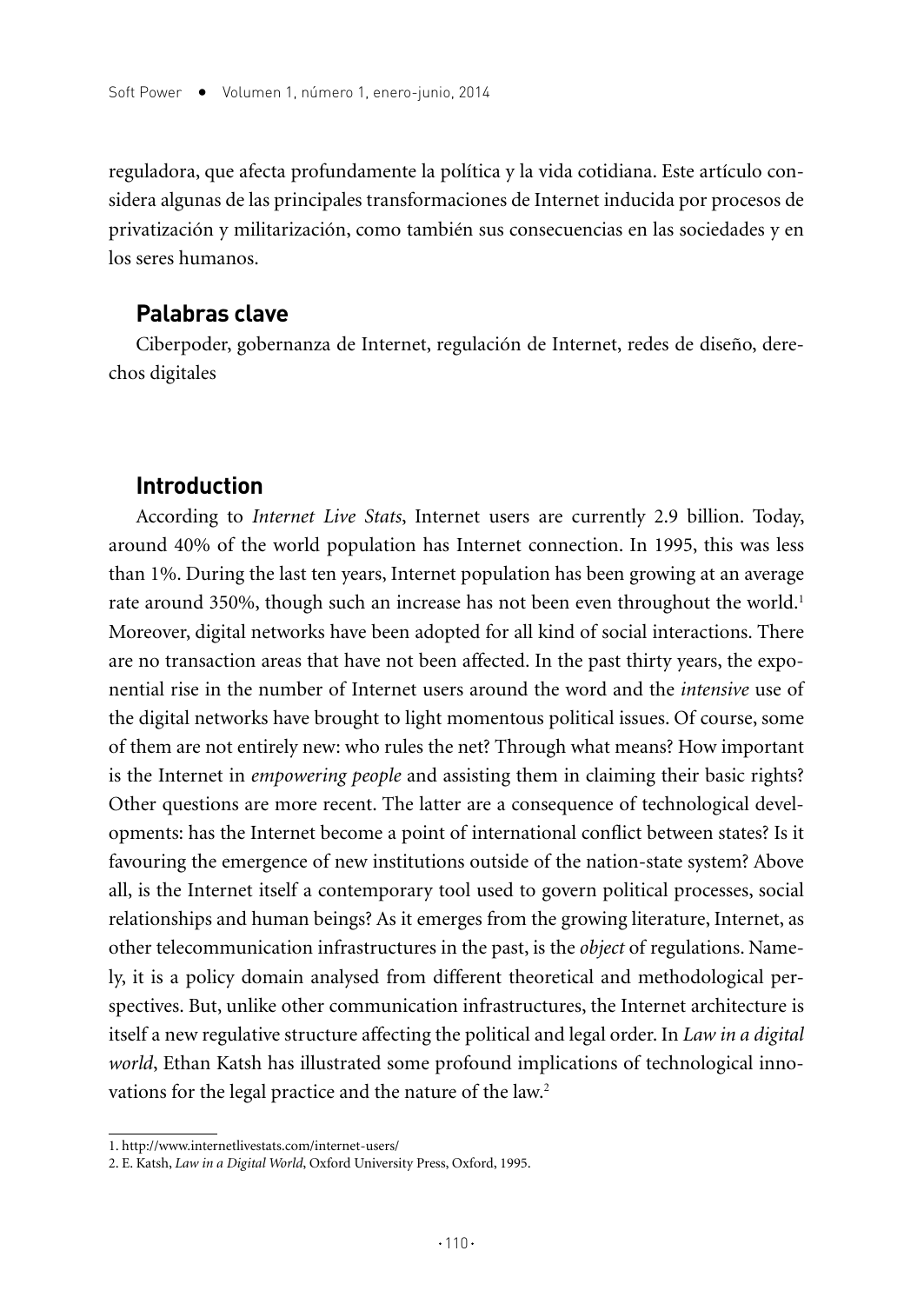However, between the 1980s and the mid-1990s, the dominant concern was to verify the resilience of democracies in the face of the challenges posed by technological change. How, in other words, the existing constitutional order could absorb – and govern – such transformations. In the end, thanks to normative-regulatory practices developed over the past two centuries, democracy seemed capable of coping with it, all in preserving the core values of the American liberal tradition.

At the beginning, the expectations and norms created by the Internet were radically *liberal* in nature, and gave new vitality to ideals of freedom of expression in politics and society, and to concepts of freedom of exchange and open, competitive access to information and communication markets in the economic sphere.<sup>3</sup>

Legitimized by this ideological-cultural milieu, the notion that the state should keep at a distance from processes of technological change was, in those years, the focus of two major initiatives that also became the reference point for the political and intellectual debate, not only in United States but also elsewhere. The first, in 1994, was the establishment of the Progress and Freedom Foundation (PFF) to which we owe the *Cyberspace and the American Dream: A Magna Charta for the Knowledge Age*. Two years later, at Davos, Perry Barlow launched *A Declaration of Independence of Cyberspace*. In their most significant passages, the two documents foreshadowed a world, the cyberspace, where governments could exercise any form of sovereignty. A free world ensuring freedom for all. Blurred in the off-line world, the dream of the Founding Fathers could thus live on in the virtual world. The state does not leave the scene. But the scene it now inhabits is the one that, because of its characteristics, escapes its control.4 To this "borderless and timeless world" is offered an extraordinary power, that of resetting history on radically new bases. A myth, however, destined to crumble in a very short time.<sup>5</sup>

As virtual reality increasingly comes to resemble the real world, Cyberspace simply becomes another arena for the ongoing struggle for wealth, power and political influence: "The Net has lost its political innocence."6 Internet, therefore, increasingly seems a space perfectly regulated and controlled, a space where the sovereignty of states and the power of ICTS corporations can be exerted. In other words those institutions that are contested and/or rejected by the libertarian and egalitarian ideologies of cyberculture,

<sup>3.</sup> L. M. Mueller, *Networks and States: The Global Politics of Internet Governance*, The MIT Press, Cambridge (Mass.), 2010.

<sup>4.</sup> J. R. Davis – D.G. Post, "Law and Borders: The Rise of Law in Cyberspace", in *Stanford Law Review*, vol. 48, 1996.

<sup>5.</sup> V. Mosco, *The Digital Sublime: Myth, Power, and Cyberspac*e, The MIT Press, Cambridge (Mass.), 2004.

<sup>6.</sup> D. Resnick, "Politics on the Internet: The Normalization of Cyberspace", in Ch. Toulose, T.W. Luke (eds.), *The Politics of Cyberspace*, Routledge, New York-London, pp. 51-54.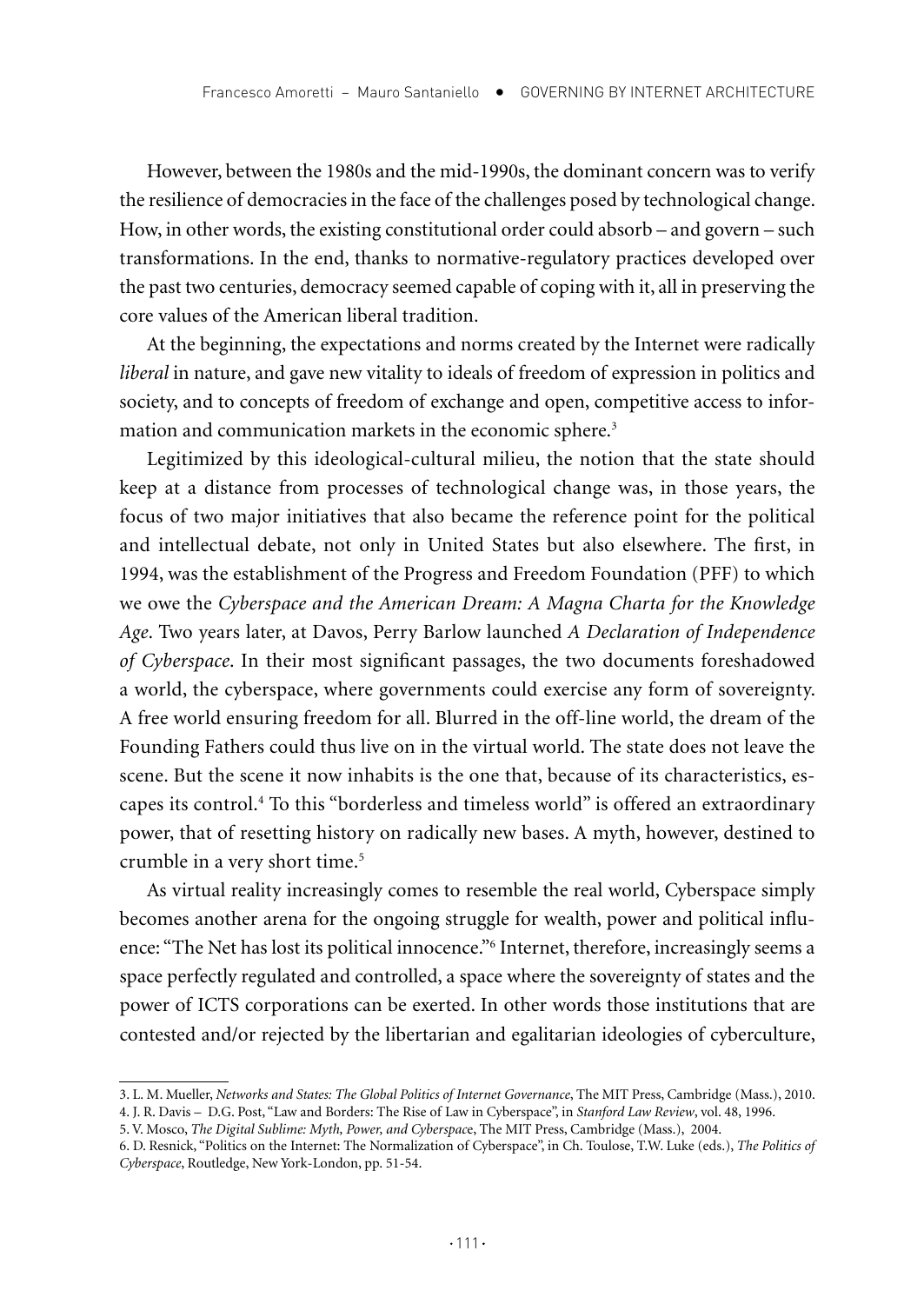are the real protagonists of the struggle for control over the network, a struggle that has now gained a global scope.

Already a few years before 9/11, with the increasing public and academic attention over these issues, the notion emerged that politics are not external to the technical architecture. As a site of control over technology, the decisions embedded within it contribute to shape values, reflecting socioeconomic and political interests. We can consider this trend to be a fundamental shift in strategy, from regulating the use of technology through law to regulating the design of technology in order to control its use.

Policies – and the technical choices – that act on the architecture of cyberspace (co)-determine the kind of society we build. Since they express values and principles that, shaping the architecture of the Net, govern our behavior, they represent policies and decisions of constitutional significance. A point of no return in contemporary political and legal thought: "Code is law" is the famous formula coined by Lawrence Lessig to describe the ways in which the technological architecture of the Internet functions as a regulator – in addition to state law, social norms and the market.<sup>7</sup> The technological architecture of the network imposes rules on access and use of information. Technological architectures may prohibit certain actions on the network. Technology may also offer policymakers a choice of information flow rules through a configuration of decisions. The technological architecture is a structure that conditions regulation over the Internet. Hence, the code does not directly regulate the Internet, but rather prestructures the form that regulations over the Internet may take on in order to be effective in conditioning social behaviour.8 The increasing awareness that decisions made during technological architectures design – hardware and software, protocols and standards – have significant political and public policy consequences, explains the attempts to place the Internet under closer control. I t also sheds light on the complex geopolitical dynamics arising from it. If debates – and the decisions – over technological architectures are a continuation of *politics by other means*, then the efforts to control and define such technological devices are the real issues at stake. Yet even as an Internet-enabled world challenges the state as the preeminent institution for the production of communication and information policy, it also generates strenuous reassertions of national authority.<sup>9</sup> These issues bring us to the nation-states system and

<sup>7.</sup> L. Lessig, *Code and Other Laws of Cyberspace*, Basic Books, New York, 1999.

<sup>8.</sup> B. C. Graber, "Internet Creativity, Communicative Freedom and a Constitutional Right Theory Response to 'Code is Law'", in S.A. Pager, A. Candeub (eds.), *Transnational Culture in the Internet Age*, Edward Elgar, Cheltenham (UK) , 2012. 9. See, for example, J. Goldsmith, T. Wu, *Who Controls the Internet? Illusions of a Borderless World*, Oxford University Press, New York, 2006.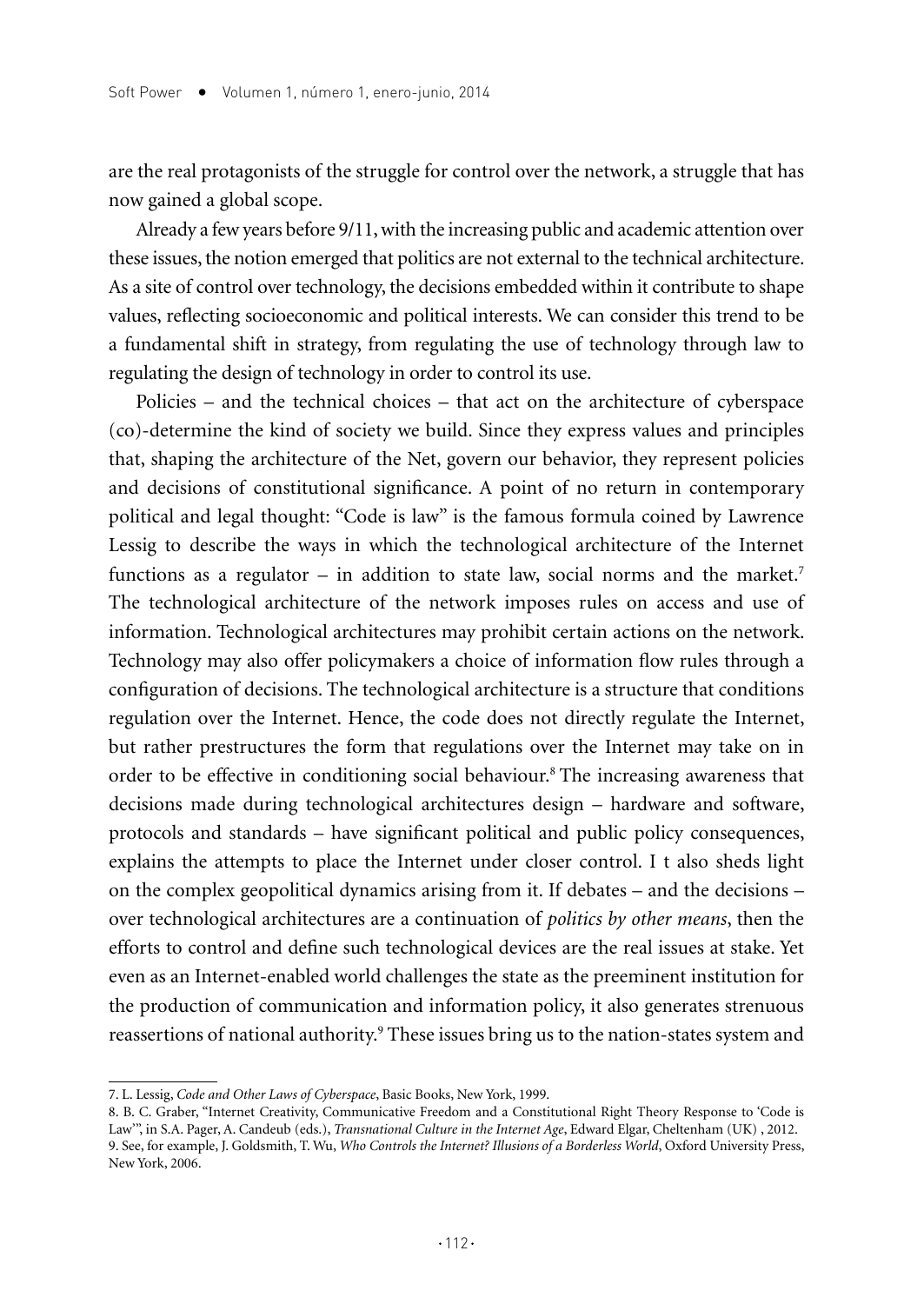to the relationship between national sovereignties and the new institutions of global governance that try to define distinct "roles and responsibilities" for governments, businesses, and civil societies. "The question now driving discussions about Internet politics is not whether the Net can be governed, but whether there is (or should be) something new and different about the way we do so."10 Today, the new issue at stake is the de-Americanization of the Internet. Indeed, this means, rather paradoxically, going back to the fathers of the Internet. As we can read on the home page of the *Net Mundial– Global Multistakeholder Meeting on the Future of Internet Governance* (Sao Paolo, Brazil, 23/24 April 2014): "When the fathers of the internet came up with the world wide web, they conceived a web architecture which is free and open. Therefore, as the world meets in Brazil to discuss the future of the internet it must bear in mind this facts and reflect upon the visions of the founders." Has the future an ancient heart? Rather surprisingly, to properly grasp the issues at stake, it might be useful to describe that history, its driving forces and ideas, and then, move on to analyse recent developments of the Internet.

## **The Origins of Network Regulation: The ad hoc Governance Regime**

In 1969 the Advanced Research Projects Agency (ARPA) of the U.S. Department of Defense achieved the interconnection of computers deployed in distant places on US territory. ARPANET was the first computer network based on the principle of packet switching, a transmission technique through which a message is divided in multiple packets that follow different paths to reach their destination, where they are then reassembled. This principle was designed by Paul Baran in order to overcome the risk that a Soviet missile attack might destroy the US military communication infrastructure.<sup>11</sup> The launch of the Sputnik in 1957 and the 1962 Cuban missile crisis solicited Baran's research at the RAND Corporation, a Pentagon contractor specialized in strategic analysis and research on warfare. The core idea of Baran's network was 'decentralization'. As Manuel Castells points out, Baran's design inspired a communications architecture based on three principles: decentralized network structure; distributed computing power throughout the nodes of the network; redundancy of functions in the network to minimize the risk of disconnection.<sup>12</sup>

<sup>10.</sup> L. M. Mueller, *Networks and States*, p. 1.

<sup>11.</sup> P. Baran, "On Distributed Communications: Twelve Volumes", in *RAND Report Series*, 1964.

<sup>12.</sup> M. Castells, *The Internet Galaxy: Reflections on the Internet, Business, and Society*, Oxford University Press, Oxford, 2001, p. 17.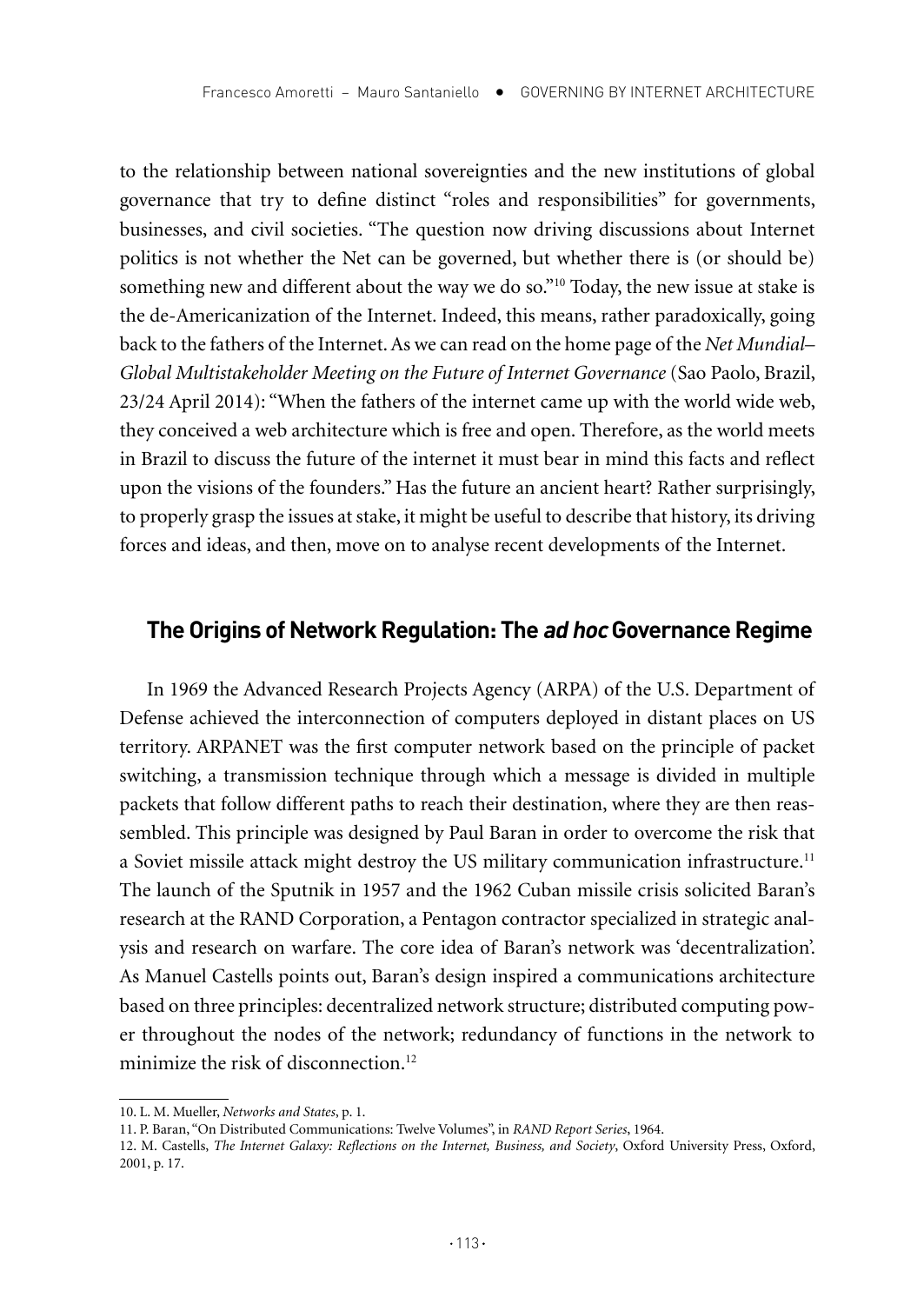To keep complexity management at the end point of the network meant subverting the concept of the 'terminal' itself, breaking the dichotomy master/servant, fragmenting the mainframe in a computing-power-sharing galaxy. It was an idea influenced by J. C. R. Licklider,13 head of the Information Processing Techniques Office (IPTO) at ARPA, the same office that was financing, at that time, Baran's research at RAND. The idea of an open decentralized network was also influenced by another contemporary computer scientist, Leonard Kleinrock,<sup>14</sup> who was then a professor at UCLA, working on packet networks and influencing key personalities like Vint Cerf, Steve Crocker and Jon Postel. On 22 November 1977, taking advantages of the decentralized structure of ARPANET, these scholars were able to interconnect different networks with a common open protocol. Decentralization of the key functions of networks was a principle that oriented other designs of the early Net. For example, the end-to-end argument set forth in 1981 by H. Saltzer, David P. Reed and David D. Clark contended that in a communication network it is important to keep as many operations as possible at the extremities, avoiding locating protocol functions within the transmission infrastructure.<sup>15</sup> Decentralization also inspired David Eisenberg's glorification of "the stupid network", that is, a network that, like the Internet, locates all the intelligence at the network's periphery, keeping the middle infrastructure 'stupid'.16 A network that differs from telephones networks that have computers in the centre of the infrastructure in order to address calls, to check credit and permissions, to apply fees. There was a common belief that Internet infrastructure should be just moving bits from point A to point B. All operations should be done by the user device. Another principle, based on this idea of decentralization, is network neutrality. In a nutshell, this principle prescribes handling all data as if it were of equal importance. According to such notion, the infrastructure should not consider the nature of packets, should not manage or even gather data, and should not discriminate between connections and content.17 Wherever a message goes to and comes from and whatever it means, it should always be delivered as others, on a first-come first-served principle.

<sup>13.</sup> J. C. R. Licklider, "Man-computer Symbiosis", in *IRE Transactions on Human Factors in Electronics*, vol. 11, 1960, pp. 4-11. See also J. C. R. Licklider-W.E. Clark, "On-line Man-computer Communication", in *Proceeding AIEE-IRE '62 Spring Joint Computer Conference*, ACM, New York, 1962, pp. 113-128.

<sup>14.</sup> L. Kleinrock, "Information Flow in Large Communication Nets", in *RLE Quarterly Progress Report*, 1961.

<sup>15.</sup> H. Saltzer – D.P. Reed – D. D. Clark "End-to-End Arguments in System Design", in *ACM Transactions on*

*Computer Systems*, vol. 2, no. 4, November 1984, pp. 2772-2788. Online at: http://web.mit.edu/saltzer/www/publications/ endtoend/endtoend.pdf. An earlier version appeared in the Second International Conference on Distributed Computing Systems, April, 1981, pp. 509-512.

<sup>16.</sup> D. S. Isenberg, "The Rise of the Stupid Network", in *Computer Telephony*, August 1997, pp. 16-26.

<sup>17.</sup> T. Wu, "Network Neutrality, Broadband Discrimination", in *Journal of Telecommunications and High Technology Law*, vol. 2, 2003, p. 141.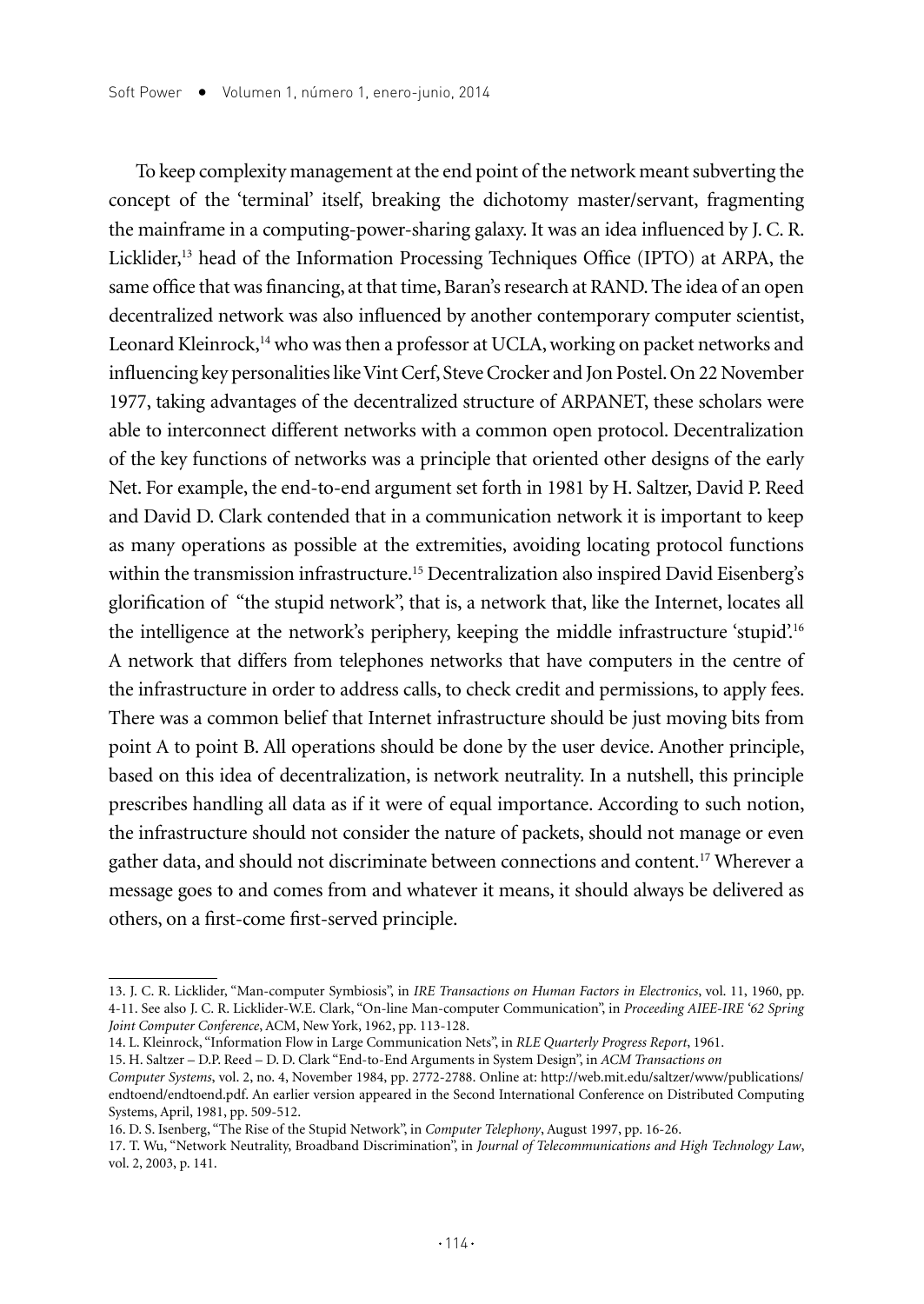Decentralization of computing power, openness of protocols, redundancy of connections, all of these principles formed a set of common beliefs about networks, their scope and their architectural structure. All this implied the autonomy of each node of the Net, a principle that turned a warfare technique into a wider political philosophy. These principles, later formalized by David D. Clarke in 1988,<sup>18</sup> and by Brian Carpenter in 1996,19 had already been shaping informal guidelines for every decision and action for decades. They were shared believes; a widely accepted set of design values so commonly felt that there was no need for enforcement. They were observed not in force of a declaration – which, in some cases, were published when the principles were no longer in use – but in observance of a common vision of the Internet as a decentralized and open network. An important aspect that influenced this 'open' philosophy was the fact that, for the first fifteen years, ARPANET was developed and used only by a limited circle of American researchers. As Malte Ziewitz and Ian Brown point out:

given the rather small and close-knit group of engineers and academics who were involved in the early Internet, coordination and control took largely place on an interpersonal basis wherever a problem was identified. Problems were conceptualized as mostly 'technical' ones, which just needed to be 'engineered' with the tools and approaches people used in their day-to-day professional work.<sup>20</sup>

The common framework of values, visions and beliefs, the cultural homogeneity of a small circle of Anglo-Saxon engineers and the technical nature of the problems they were facing at the time, produced a horizontal problem-solving approach to network regulation. It was a regime that Castells has called "ad hoc governance."<sup>21</sup> In this social, technical and cultural contest, the issue of network regulation was not perceived as a problem. Decisions on technical issues were made on the basis of what was later called "rough consensus and running code",<sup>22</sup> an informal decision-making process based on the dominant view of a working group interested in finding practical solutions that could be swiftly implemented.23 The process typically started with a *Request for* 

<sup>18.</sup> D. Clark, "The Design Philosophy of the DARPA Internet Protocols", in *Computer Communication Review*, vol. 18, n. 4, August 1988, pp. 106–114.

<sup>19.</sup> B. Carpenter, "Architectural Principles of the Internet", in *Request for Comments*, 1958, IAB, June 1996.

<sup>20.</sup> M. Ziewitz–I. Brown, "A Prehistory of Internet Governance", in I. Brown (ed.), *Research Handbook on Governance of the Internet*, Edward Elgar, Cheltenham, 2013.

<sup>21.</sup> M. Castells, *The Internet Galaxy*, p. 31.

<sup>22.</sup> D. Clark, "A Cloudy Crystal Ball – Visions of the Future", in *Proceedings of the Twenty-Fourth Internet Engineering Task Force*, Massachussets Institute of Technology, NEARnet, Cambridge, July 13-17, p. 543.

<sup>23.</sup> S. Bradner, "IETF Working Group Guidelines and Procedures", in *Request for Comments,* 2418, September, 1998.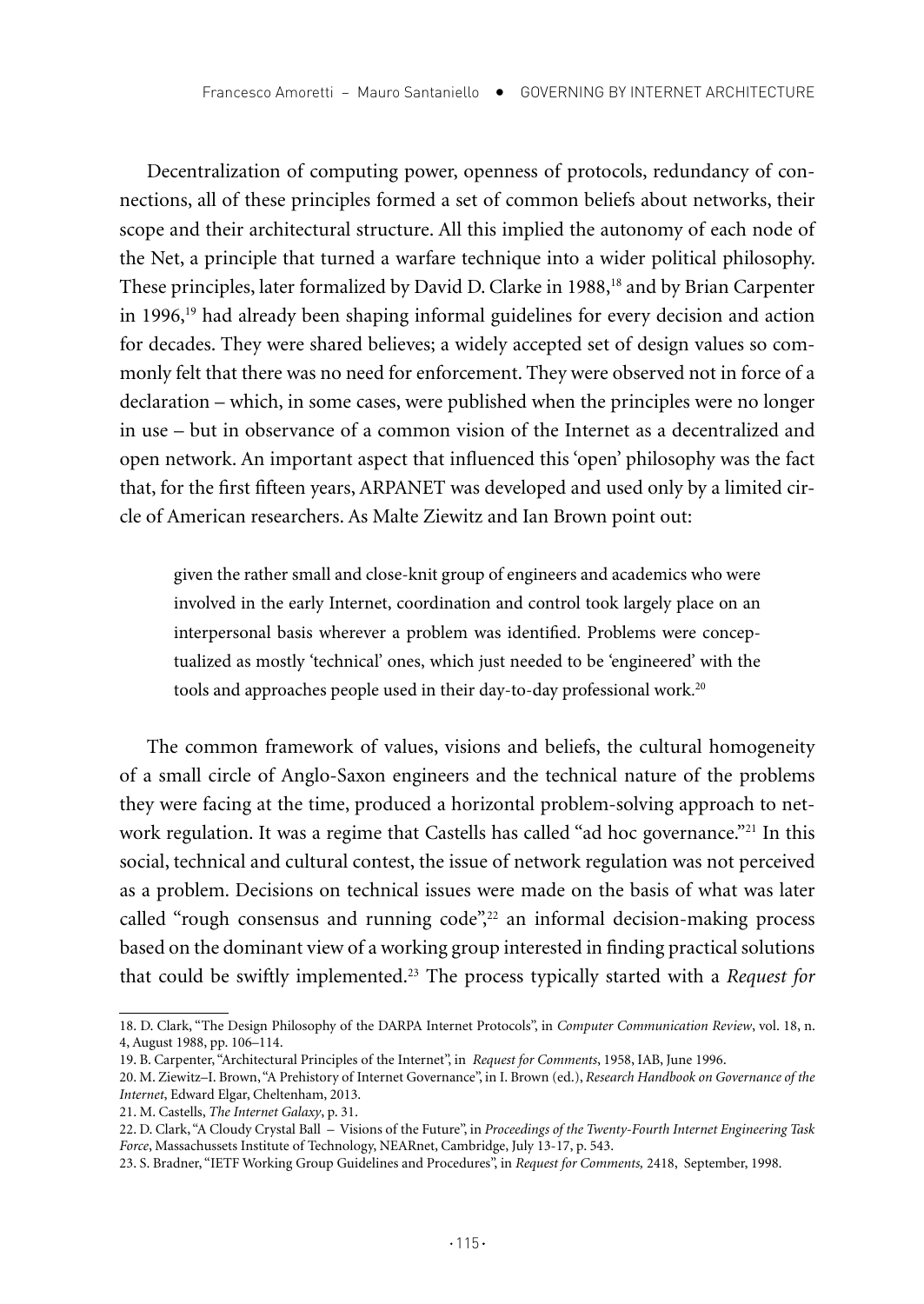*Comments (RFC)*, a document describing ideas and innovations submitted to the research community for peer review.<sup>24</sup> During the first stage of the network's history, Internet developers and users were living in academic communities, and were used to reach decisions through written, argued and rational discussions. It was a situation that changed with the popularization of computer networks.

Popularization has its origins in some of the great innovations occurred in the 1980s: the Internet and the personal computer. Internet was born through the transformation of ARPANET from a network developed and used by US military, academic and industry researchers into an open international network for civil and commercial purposes. This transformation was strongly affected by two main decisions taken by ARPA in 1983: the split of ARPANET into two separate networks – Internet for civil use and Milnet for military communications – and the release of the Internet Protocol Suite (IPS), an open set of standards for networks interconnections. The giving up of the Net by the army bestowed on a few researchers working on projects funded by the US government the task of managing the Internet. They soon organized themselves and gradually gave life to the so-called native institutions of the Internet. Examples of these institutions are the Internet Engineering Task Force (IETF), an open organization based on a free participation of whoever was interested in expressing an opinion on technical issues, and the Internet Assigned Numbers Authority (IANA), working under the moral authority of Jon Postel at the Information Sciences Institute of the University of Southern California. Postel played a fundamental role in the managing of those few centralized resources that the growing net required during the 1980s. He administered the so-called root zone, a set of servers where the correspondences between names, such as *ucla.edu*, and numbers, like *128.97.27.37*, were stored. His addressing system worked according to the Domain Name System (DNS), an open network protocol designed to manage this critical resource.

Even the IPS protocols–the Internet Protocol (IP) and the Transmission Control Protocol (TCP) – were open. Every network could use them without requiring permission. They were focused on simply exchanging data in a network, addressing messages (IP's function) on the cheapest available route (TCP's job). ARPA's decisions fostered the adoption of the IPS by a growing number of other networks that were being set up by research centres across the world. The focus on civil purposes and the openness of

<sup>24.</sup> RFC was invented by Steve Crocker very early in the history of the Net – indeed, in the same year of the first connection – and later became the official working procedure of the Internet Engineering Task Force (IETF) and the Internet Society (ISOC).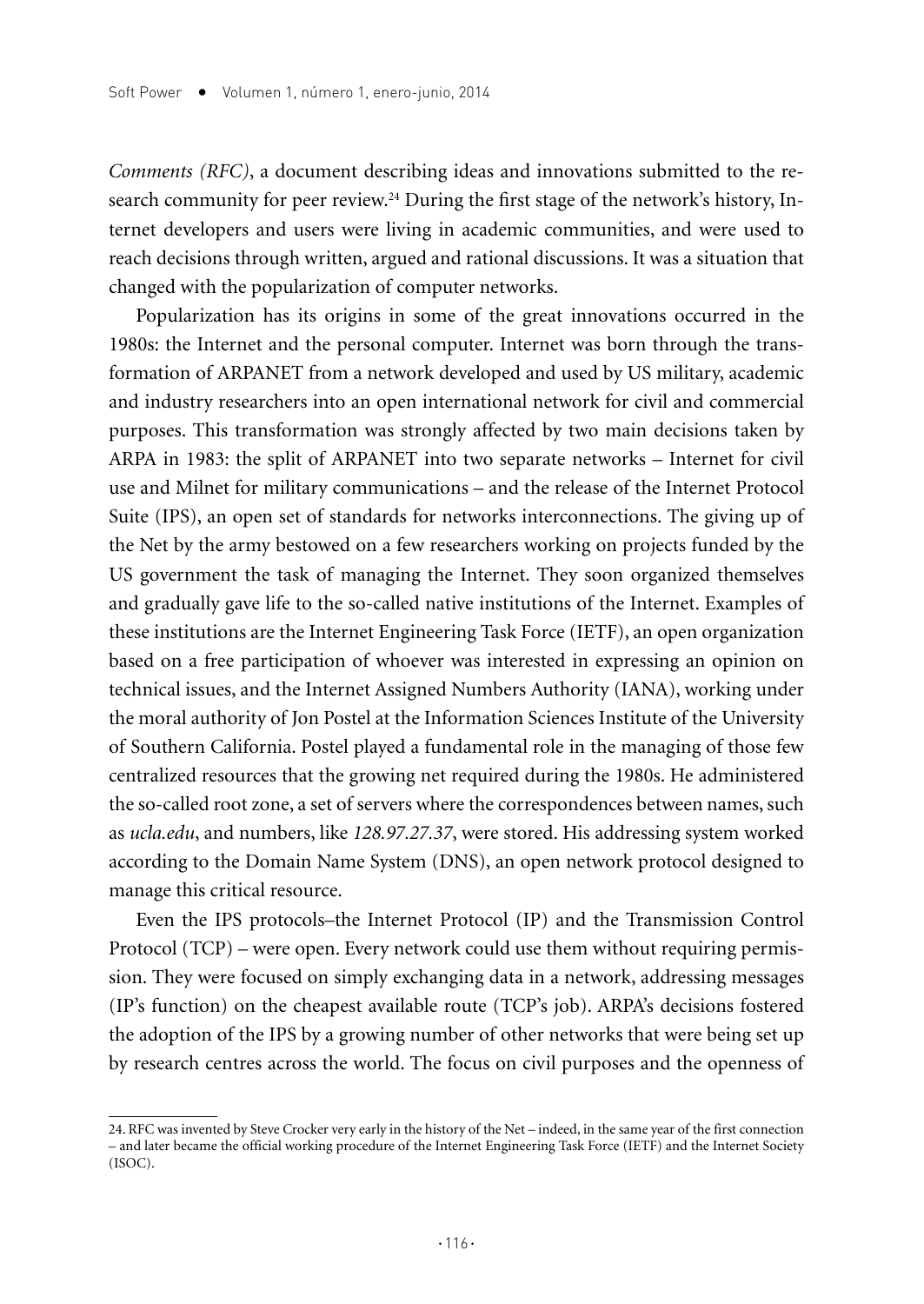basic protocols led to the creation of an international network integrating more and more local networks.25

The second innovation that contributed to creating the conditions for an Internet for the masses was the launch of the first personal computer by Apple, the Macintosh. By introducing *Graphic User Interfaces* (GUIs) and ergonomic interfaces such as the *mouse*, Apple opened the computer world to the wider public. Macintosh PCs were cheap, small and easy to use compared to the standards of the time, when computing was a deal of the so called mainframes: expensive and big computers requiring welltrained users. Apple launched its first personal computer in 1984, announcing it during the Superbowl with a video commercial directed by Ridley Scott. The payoff of this TV commercial was: "On January 24th, Apple Computer will introduce Macintosh. And you'll see why 1984 won't be like '1984'". Reference was to George Orwell's masterpiece and to his dystopian vision of a Big Brother watching everything and manipulating people's consciences. Giving the masses the opportunity to process information with a computer in the same way that big organizations did, Apple promised to avoid the insurgence of 'all-knowing' centres. Interfacing represented another mile-stone innovation of the Net. In the early 1990s Tim Berners-Lee, a researcher at the Conseil Européen pour la Recherche Nucléaire (CERN), invented the World Wide Web (www), a set of standards capable of graphically representing information available in the Internet. Interfaces, after having put in to communication man and machine, linked the man to the Internet. Later, in the 2000s, interfaces were also deployed on servers' administration functions. The so-called Web 2.0 allowed people with a low technical expertise to publish content on the net and to administer complex functions on a hosting server.

Interfacing is a process based on delegation. Instead of commanding the machine through its own language, users interact with it through a set of pre-packaged actions, already conceptually gathered, graphically represented and translated into instructions for computers. These instructions are in the source code of the program. When the program is running, its source code produces a representation of available actions to the user, gathers human feedback, and sends commands to the machine. The source code instructs a computer on what to do, and when and how to do it. As Lawrence Lessig pointed out, "code is law in cyberspace."26 With interfaces users delegate to programs, and to those who have written them, the control over their own computer, their browsers

<sup>25.</sup> P. Weiser, "Standards and the Internet", excerpt in P. Weiser, *Internet Governance, Standard Setting and Self-Regulation,*  28 N. Ky. L. Rev. 822, 2001.

<sup>26.</sup> L. Lessig, *Code and Other Laws of Cyberspace*.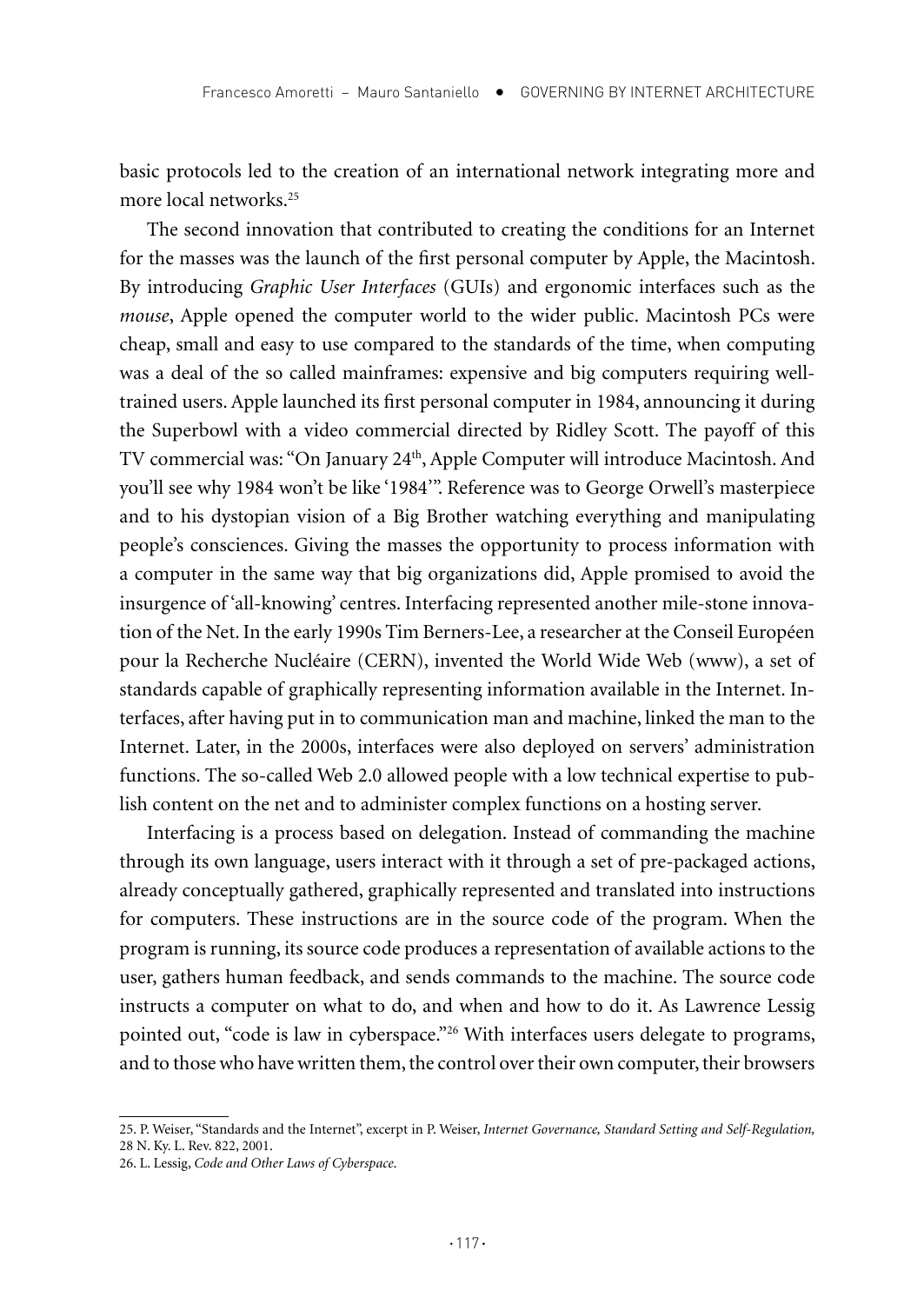and their web space. Initially, the source code was 'open', instructions were known, and it was possible to read and manipulate the rules. Code creation and the modification of codes produced by others were not limited in any form. Things, however, soon changed.

Even if inspired by notions of openness and decentralization, the birth of the Internet and the launch of personal computers provided the conditions for important transformations that in the 1990s radically changed the political characteristics of digital networks. And they did it in a way that hindered the decentralized structure of the early Net.

## **The Privatization of the Net Regulation: The Rise of Internet Governance**

During the 1990s, networks and computers underwent important changes. IETF flowed into the more organized and institutionalized Internet Society (ISOC), and IANA into the Internet Corporation for Assigned Names and Numbers (ICANN). Jon Postel was ousted by DNS management and lost his battle against the privatization of the DNS root zone. The National Telecommunications and Information Administration (NTIA), an agency of the United States Department of Commerce, took on the authority over the DNS root zone, while its ordinary management was assigned to a private company. The High Performance Computing Act of 1991 (HPCA), in order "to ensure continued United States leadership in high-performance computing", deployed huge public investments in supporting software and hardware innovations, as well as for the creation of highspeed fibre optic networks.<sup>27</sup> The Act strengthened the alliance between the government, the industry and the university in the United States, and accelerated deregulation and privatization processes in the telecommunications sector. In 1996 President Bill Clinton signed the Telecommunications Act, which finally deregulated the media market in the USA and gave the opportunity to companies operating in a given sector (such as broadcasting) to enter other ones (for example the telecommunications or software sector). Presented as an impulse to the improvement of market competition, the Act was to be a strong force in fostering inter-sectorial acquisitions and merging between information giants. On 1 January 1998 the World Trade Organization's (WTO) Agreement on Basic Telecommunications Services was implemented, compelling OECD nations to liberalize

<sup>27.</sup> L. Kleinrock, "The Internet Rules of Engagement: Then and Now", in *Technology in Society*, 26 (2–3), April–August 2004, pp. 193–207.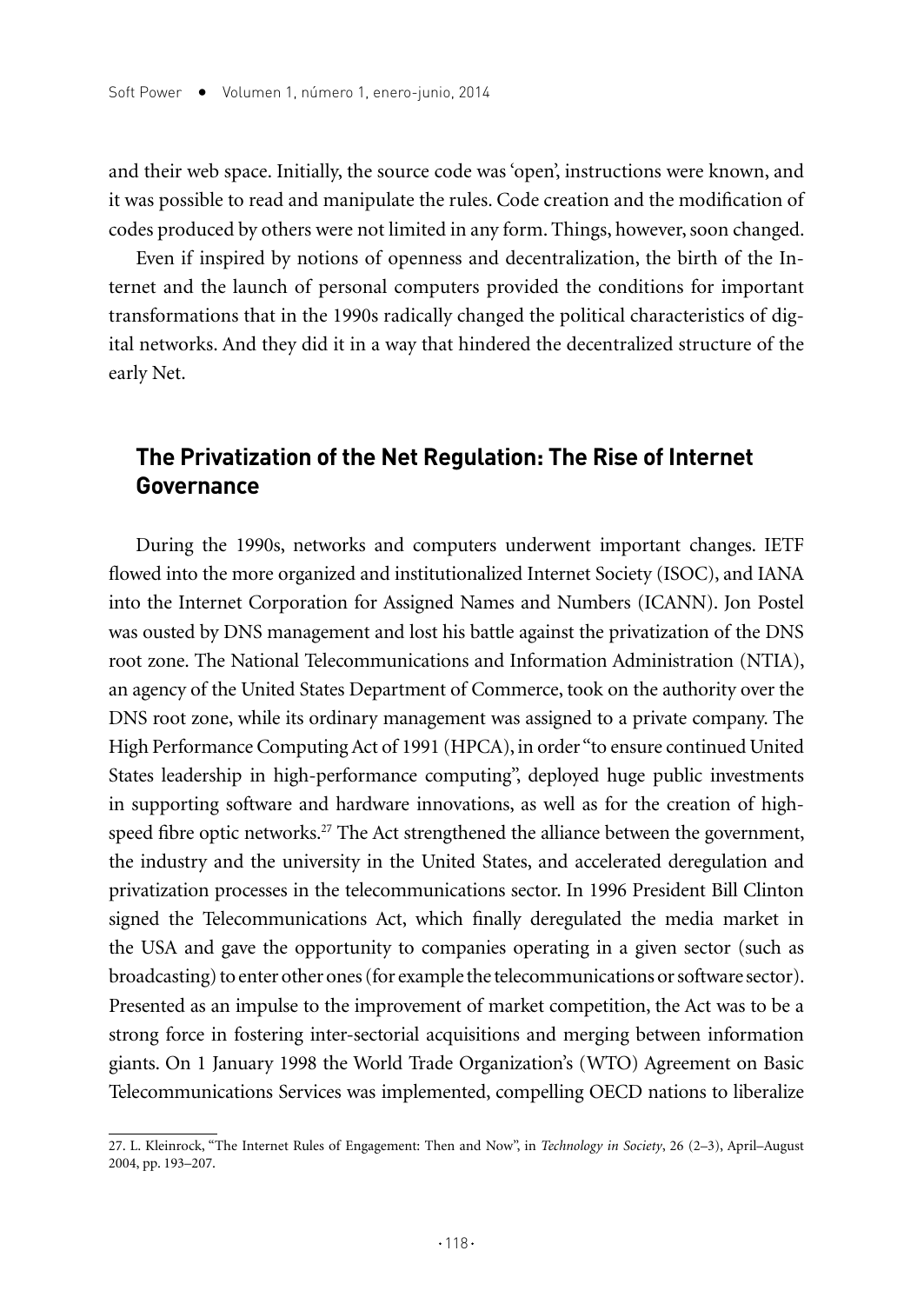their telecommunication market and to open it to international market competition.<sup>28</sup> The USA and the UK had been read for this, as AT&T monopoly was dismantled on 1 January 1984 and in that same year British Telecom was privatized.29 A private managed infrastructure eroded the openness of the protocols as it produced an unequal network. There were in fact zones interconnected by broadband connections, typically in the United States, and zones depending on marginal nodes with narrow bandwidths. Upon this unequal infrastructure, a technically neutral protocol such as the TCP, one that enabled messages to be directed towards the less overcrowded paths, had a deep political impact. Since the USA had the greatest worldwide bandwidth capacity, thanks to its cable highspeed networks it began attracting the worldwide Internet traffic towards its own territory, to its own infrastructure. It was easier that packets sent from Europe to Russia or from Africa to China passed through American servers then taking the route a plane would have. Moreover, thanks to deregulation policies a hierarchy emerged between networks. Some Internet Service Providers (ISP), precisely nine organizations, joined by means of redundant cable connections with a very high speed, forming the Tier 1 Network, the backbone of the Internet. Other ISPs were directly connected only to some nodes of the backbone (T2) and in turn provided connection to many others ISPs on a local level (T3).

Privatization occurred also as regards Internet content. In order to enforce copyright, violent dramatic battles were fought by the industry backed by the state powers: legislators, governments and courts. Industry-led architectural changes and a vast number of laws, policies, and verdicts showed that the Internet was no longer the free encyclopaedia of the human culture. Content was a property, and property, in the capitalist world-system, had to be protected. The cornerstone of the global legal system set to defend intellectual property rights lay in a couple of treaties signed in 1996 at the World Intellectual Property Organization (WIPO): The World Copyright Treaty (WCT) and the Performances and Phonograms Treaty (WPPT). These treaties introduced the concept of "electronic rights management information", that is, "information which identifies the work, the author of the work, the owner of any right in the work, or information about the terms and conditions of use of the work."30 Conditions of use were thus enforced by this information encoded in the digital work itself. Digital products or devices were officially delegated to apply limitations to users. If a movie was sold, for example, for just a single vision or for multiple visions but only on the same device, this

30. Art. 12 of WCT.

<sup>28.</sup> P. Cowhey – M. Klimenko, "The WTO Agreement and Telecommunications Policy Reform", in *Policy*, Research working paper, no. WPS 2601, 2001.

<sup>29.</sup> A. Mattelart, *Histoire de la société de l'information*, Editions La Découverte, Paris, 2001.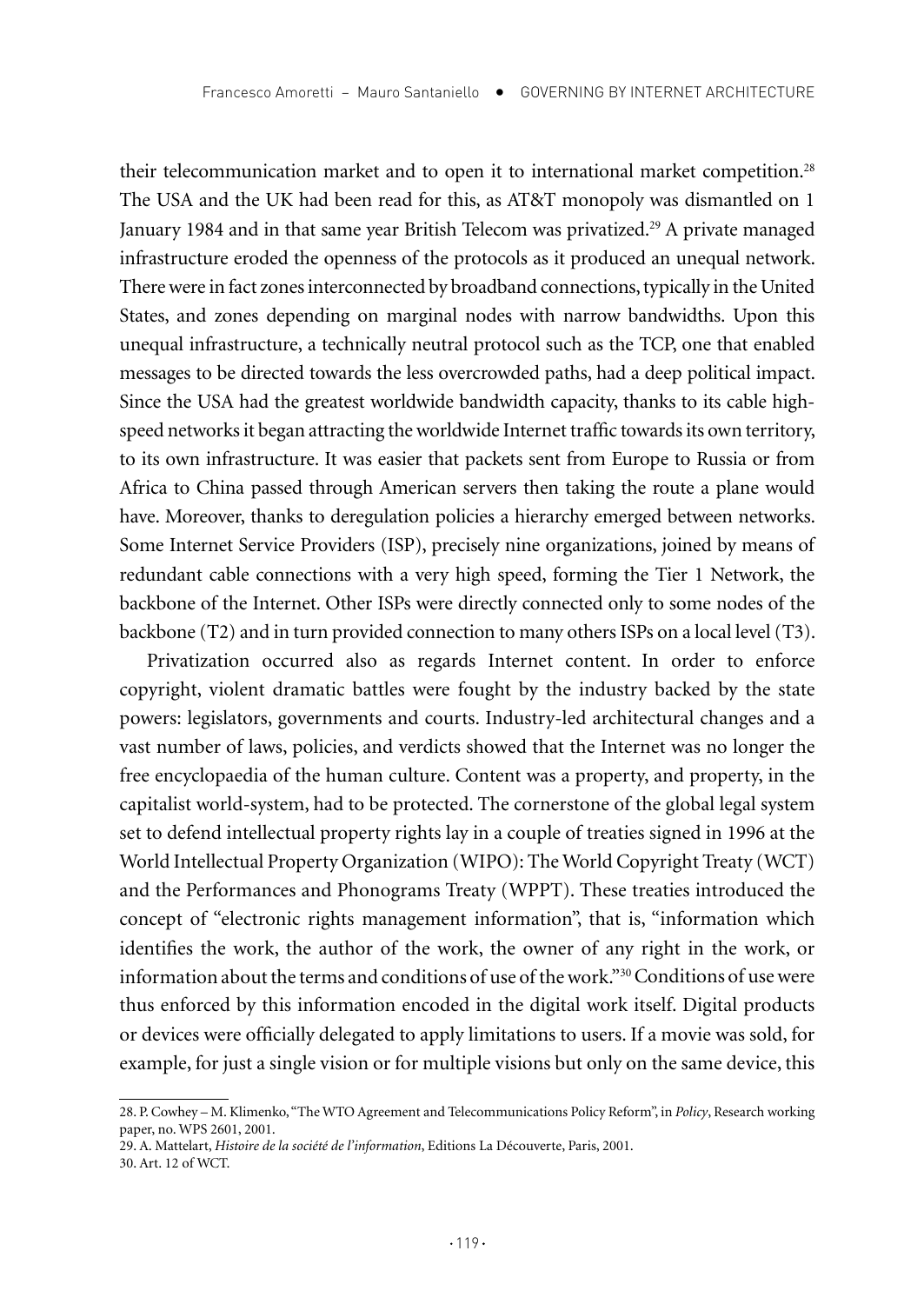private agreement could be directly enforced through this information management. WIPO treaties legitimized the principle that the source codes of digital products could also encode political instructions that do not concern only functional operations, but that also pertain to users' behaviours. The treaties committed signatory nations to protect these regulating codes providing "adequate and effective legal remedies against any person acting to remove or alter electronic rights management information without authority." WCT and WPPT were adopted by many nations, and in the USA they gave birth to the 1998 Digital Millennium Copyright Act. Even the source code of software was privatized. As we have seen before, interfaces are produced by the instructions of the source code. These instructions act as intermediaries in the man-network interplay, stating what computers must do and when and how they should do it. We have seen that the source codes of the early net were generally 'open', in the sense that it was possible to read and write over them. But during the 1990s a particular political kind of code on mass computers started being used. It was called proprietary source code. It is offered on the basis of a right to use license, within a private commercial relationship, typically between an American corporation and a user. It is protected by copyright laws and by technical barriers, so that it is not possible to read what it instructs a 'personal' computer to do. Under the private laws of Intel, Microsoft, Adobe, Google and other software companies, mass codes became secret laws, private regulators, *arcana imperii*. In this private environment, corporations became coding authorities, $31$  creating a blurry private regime of public powers.<sup>32</sup> Simple interfaces produced, on the one hand, the growth of Internet users and of content; and on the other hand, a growing power within a new circle of intermediaries such as software houses, service providers and hardware manufacturers. Given this condition, even if the computing capacity came to be decentralized in a myriad of small computers diffused in every house, office and school, the power to determine what the computing capacity is used for – let us say computing power – was once again concentrated in a few centres on the East Coast.<sup>33</sup> Due to the privatization of the source code, the introduction of interfaces between man and machine, welcomed as a liberating technology, at the end bestowed an enormous power onto a few subjects able to encode within mass software whatever instruction they willed. Apple's promise to horizontally distribute power among the people turned out

<sup>31.</sup> L. Lessig, *Code and Other Laws of Cyberspace*.

<sup>32.</sup> G. Teubner, *La cultura del diritto nell'epoca della globalizzazione. L'emergere delle costituzioni civili*, Armando Editore, Roma, 2005.

<sup>33.</sup> M. Santaniello, "Diritti umani nel ciberspazio. Patrimonio, persona e lex digitalis", in *Politica del Diritto, (Diritti e sfera pubblica nell'era digitale)*, XLI, 3, 2010, pp. 419-440.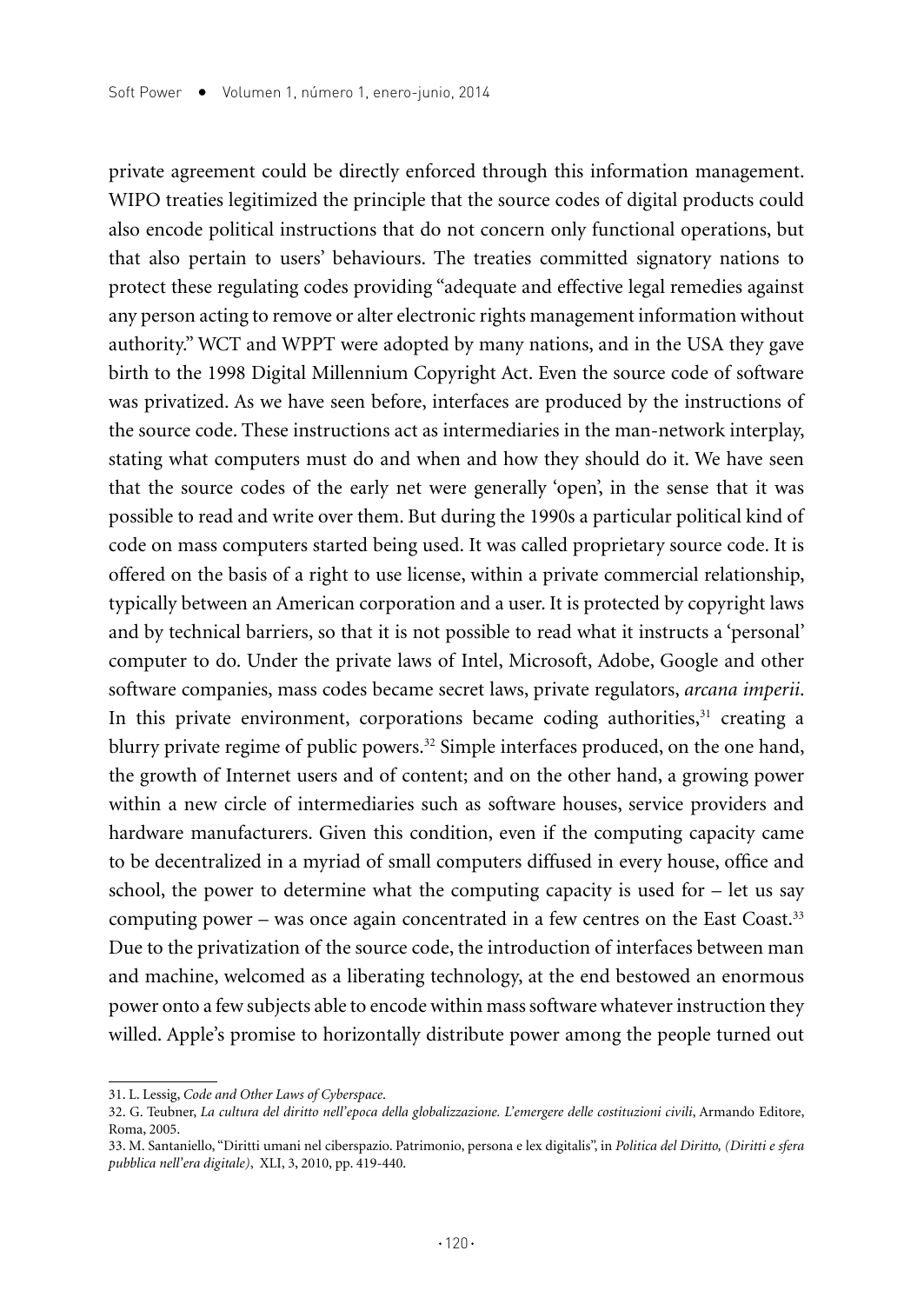to be a lie. Paradoxically, Steve Jobs' company became one of most tenacious producers of proprietary source codes, and a pioneer of so-called Internet Appliances, that is, devices architecturally closed, remotely controlled and less generative than computers.<sup>34</sup> With its iPod and iPhone, and later with the iPad, Apple repudiated the decentralizing philosophy of its origins, and heavily reduced the computing autonomy of its users.

Privatization of Internet infrastructure, content and code reduced the scope of the first architectural principles of the net, namely, its decentralized structure, its openness, the redundancy of functions, the distribution of computing power throughout the nodes. Some nodes became more important and powerful than others. But, notwithstanding these transformations and in spite of their political consequences, throughout the 1990s and 2000s the mainstream debate on Internet regulation continued to be framed within a non-conflicting framework. More precisely, within the framework of Internet Governance (IG). The main object of regulation, in this framework, was the user's own behaviour. The actions of states, corporations and government, on the contrary, were almost ignored. As demonstrated by Ian Brown, Western institutions acted more promptly in proposing new measures against deviant users' behaviour – like file sharing, pedo-pornography and terrorist propaganda – than in ensuring the protection of fundamental rights in the information age.<sup>35</sup> In a map created for the Working Group on Internet Governance (WGIG) by two of the most influential research centres of legal knowledge on networks, the policy field of IG is limited to issues such as digital copyright, domain names, cybercrime, e-contracting, dispute resolution, foreign commercial relations, relations between private parties, taxation, e-banking, e-finance, jurisdiction.36 These are all issues concerning property rights and their defence against Internet users. The only issue concerning human rights that was addressed was privacy. But in the liberal perspective adopted by the IG, privacy had been treated more as a property right (the personal property of one's own data) than as a non-fungible personal right (such as dignity, reputation and honour). The WGIG itself gave a controversial report for the World Summit on the Information Society (WSIS) that took place in 2005 in Tunis.<sup>37</sup> Essentially, the report proposed a working definition of Internet governance; it assigned roles and responsibilities to governments, the private sector, and civil society; and delineated a multi-stakeholder approach to decision making processes. Moreover,

<sup>34.</sup> J. Zittrain, *The Future of the Internet And How to Stop It,* Yale University Press, New Haven & London, 2008.

<sup>35.</sup> I. Brown, "Internet Self-regulation and Fundamental Rights", in *Index on Censorship*, 39 (1), 2010, pp. 98-106.

<sup>36.</sup> NetDialogue, "Clearing the House on International Internet Governance", Harvard Law School's Berkman Center for Internet and Society, 2005. At: https://web.archive.org/web/20091001015044/http://www.netdialogue.org

<sup>37.</sup> WGIG, *Report of the Working Group on Internet Governance,* 2005, http://www.wgig.org/docs/WGIGREPORT.pdf, p. 6.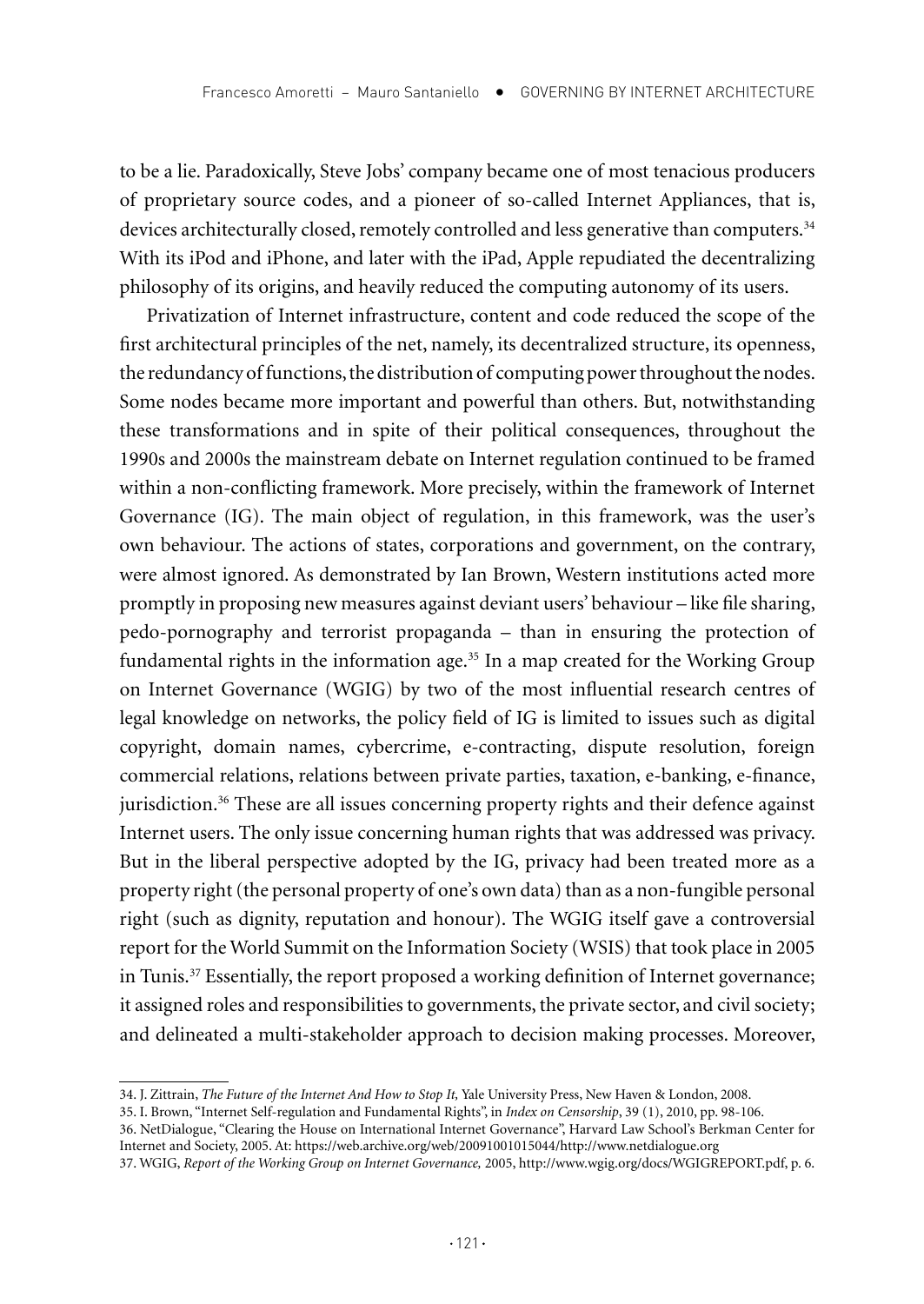it established four key public policy areas of Internet governance, mirroring the map of Harvard's Berkman Center and Stanford's CIS.

This part of the report, which focused on users' regulation, network security, and on some intergovernmental disputes over critical centralized resources, was recognized in the official Tunis Agenda for the Information Society.38 Instead, another part of the report, more critical on some important political issues, left no trace in the final document. In this part WGIG had addressed controversial issues such as the "unilateral control by the United States Government" on the root zone files and system, the "uneven distribution of interconnection costs" from which ensued that "countries remote from Internet backbones must pay the full cost of the international circuits"; the "barriers to multi-stakeholder participation in governance mechanisms". The last issue is particularly important. The WGIG explained that:

a) there is often a lack of transparency, openness and participatory processes; b) participation in some intergovernmental organizations and other international organizations is often limited and expensive, especially for developing countries, indigenous peoples, civil society organizations, and small and medium-sized enterprises (SMEs); c) the content produced by some intergovernmental organizations and other international organizations is often restricted to members only or is available at a prohibitive cost; d) frequency and location of venues for global policy meetings causes some stakeholders from more remote areas to limit their participation; e) there is a lack of a global mechanism for participation by Governments, especially from developing countries, in addressing multisectoral issues related to global Internet policy development. 39

All of these matters were not properly addressed by the Tunis Agenda and the final document also avoided addressing the requests from emerging countries to move the control over DNS and other critical resources from ICANN to a UN agency. On the contrary, it called for another summit ten years from then. This demonstrated that the multi-stakeholder governance model, which postulates a free participation of different actors in defining the way digital networks were governed, turned to be serving, essentially, as a discourse platform between the American government and private stakeholders. A number of other world forums, international workgroups and

<sup>38.</sup> WSIS, *WSIS-05/TUNIS/DOC/6(Rev. 1)-E*, 18 November 2005, http://www.itu.int/wsis/docs2/tunis/off/6rev1.html 39. See note 38, p. 6.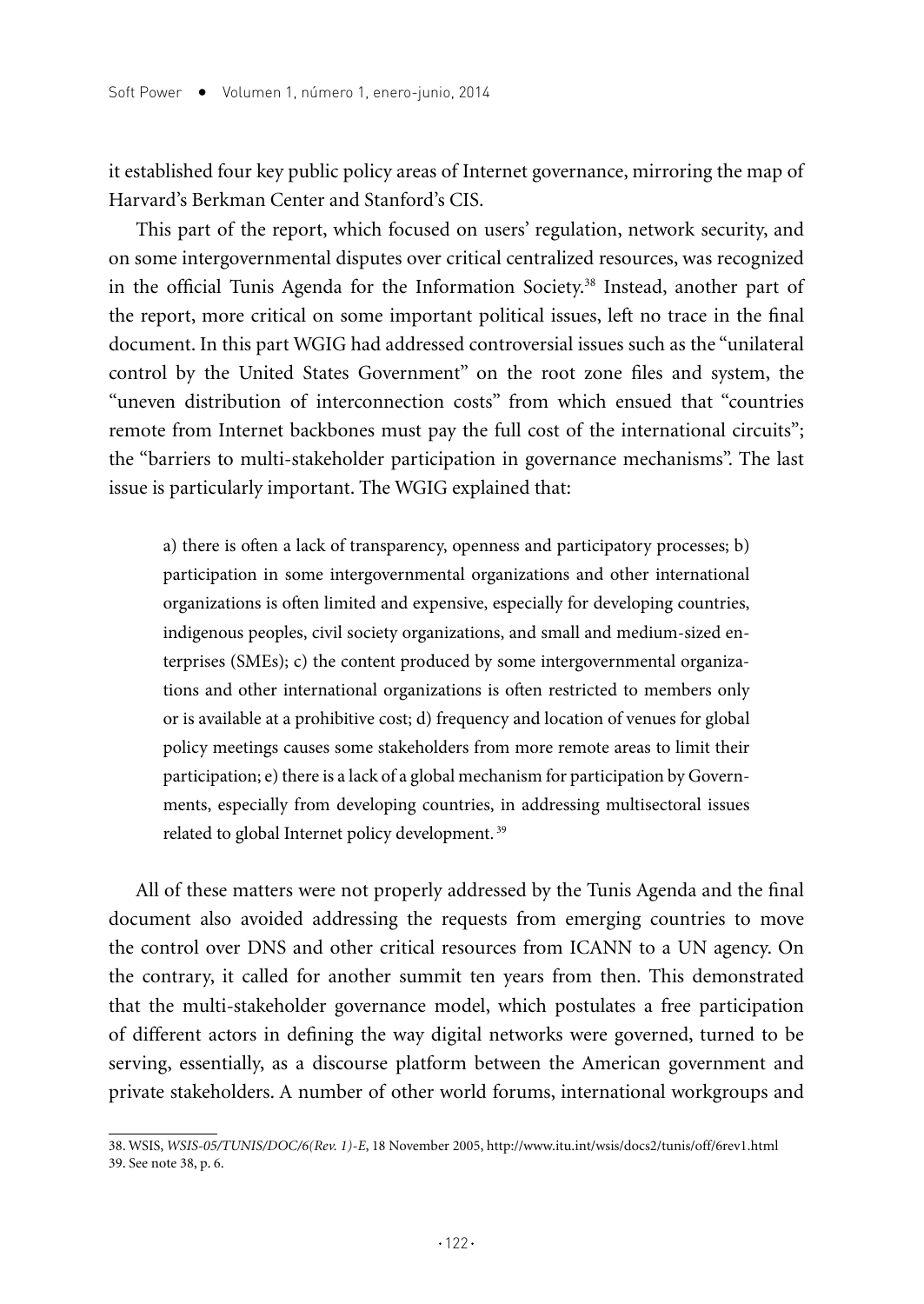organizations were conceived to give all stakeholders the opportunity to express their visions about Internet regulation. But no political representation was assured to the interconnected masses and, under the flag of self-regulation, no normative power was given to any really democratic organization. The multi-stakeholder governance model legitimized the privatization of the Internet regulation, hiding it under the cloak of an open form of participation. The discourse about political power was kept at the margins of the IG debate, and the idea that a technical and administrative governance of the Internet was sufficient to regulate digital networks became dominant. The depoliticization of Internet regulation fostered by the IG paradigm was often supported by argumentations reflecting the libertarian design principles of the early Net. Even if, as we have seen, those principles had been gradually narrowed down by the privatization of the Internet, Internet was still assumed to be a decentralized system of equivalent nodes,40 managed by a transnational multi-stakeholder partnership, drawing together a plethora of technical authorities with shared responsibilities.<sup>41</sup> The discourse about openness and decentralization became, from a normative informal belief, a mystifying formal representation hiding a completely altered empirical reality. A reality made of an architecture oriented more to security and property defence than to the freedom and autonomy of each node.

## **The Re-militarization of Networks: Cyber-power and the Internet of the Bodies**

The great mystification ended in 2013. On 6 June *The Guardian* published the first of a long series of revelations about how the US government in using the Internet for its mass surveillance programs, collecting, storing and processing billions of human interactions, in America as well as everywhere else in the world. Together with their British colleagues working at the Government Communications Headquarters (GCHQ), the National Security Agency (NSA) was caught using the re-centralized, opaque and secured architecture of the Internet, built during the 1990s by corporations, in order to know everything about everyone. Documents leaked out by the whistle-blower Edward Snowden showed that Anglo-Saxon governments were downloading, on daily basis,

<sup>40.</sup> S. E. Gillet–M. Kapor, "The Self-governing Internet: Coordination by Design" in B. Kahin, J. Keller (eds.), *Coordination of Internet*, The MIT Press, Cambridge (Mass.), 1996.

<sup>41.</sup> N. Desai, "Foreward", in W. Keinwachter (ed.), *The Power of Ideas: Internet Governance in a Global Multi-Stakeholder Environment*, Marketing fur Deutschland GmBH, Berlin, 2007.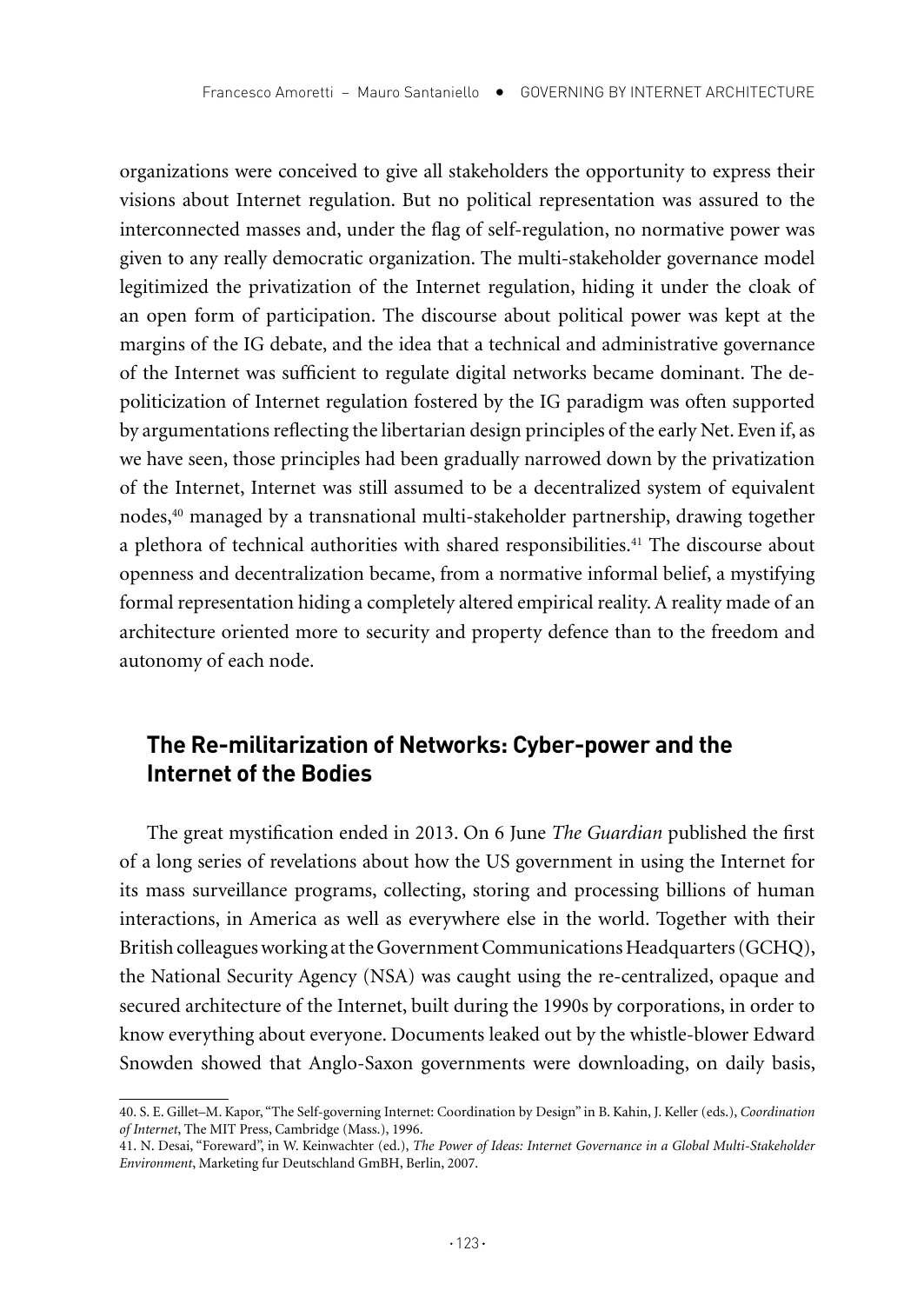billions of emails, social network activities, phone and VoIP calls, video conferencing, streaming transmissions, web click stream, bank account operations, file transfers and stored data. They were doing this throughout PRISM, a secret program collecting information from databases of American information corporations like Microsoft, Google, Yahoo!, Facebook, YouTube, Skype, Aol, Dropbox and Apple. Moreover, they were taking advantage of the TCP effect – which, as we have shown, consists in attracting the world Internet traffic on to the American information superhighways – in order to store, process and analyse a great amount of global traffic. They were also taping into submarine international fibre-optic cables to access global communications; they were targeting foreign countries leaders and persons of interest through spying activities and intercepting webcams with the Optic Nerve program. Documents published by *The Guardian* revealed that NSA was infiltrating thousands of computer systems of citizens, organizations, companies and enemy countries. They were even paying tech companies to insert weaknesses into products and they were able to undermine Internet security by planting vulnerabilities in encryption standards like the one adopted in 2006 by the National Institute of Standards and Technology (NIST) and later by the International Organization for Standardization (ISO), which counts 163 countries as members.

Electronic espionage was not a novelty in international relations, nor was government surveillance of electronic communications unknown. Concerns about American agencies surveillance programs had already been expressed by several organizations at all levels. In 1999, for example, the European Parliament addressed the issue of the American electronic espionage system codenamed Echelon.<sup>42</sup> In 2003 the DARPA's Total Information Awareness, a project gathering an enormous amount of data, was defunded by Congress after public criticism–though it simply changed name into Terrorism Information Awareness. But the 9/11 attack limited disapproval and criticism towards US security policies and, abroad, the War on Terror prepared Western countries to be more tolerant towards US secret activities. One month and a half after the attack, President George W. Bush signed the Patriot Act. It drastically curtailed civil rights of Internet users inside and outside American jurisdiction, while expanding technical and legal possibilities for secret actions. Some provisions of the Act were lately declared unconstitutional, but the main body of the law was reauthorized by three bills until 2010. On 26 May 2011 President Barack Obama signed a further four-year extension of some of the Act's key provisions, extending surveillance permissions on devices and data.

<sup>42.</sup> STOA, *Development of Surveillance Technology and Risk of Abuse of Economic Information*, PE 168.184/Vol 5/5, 1999.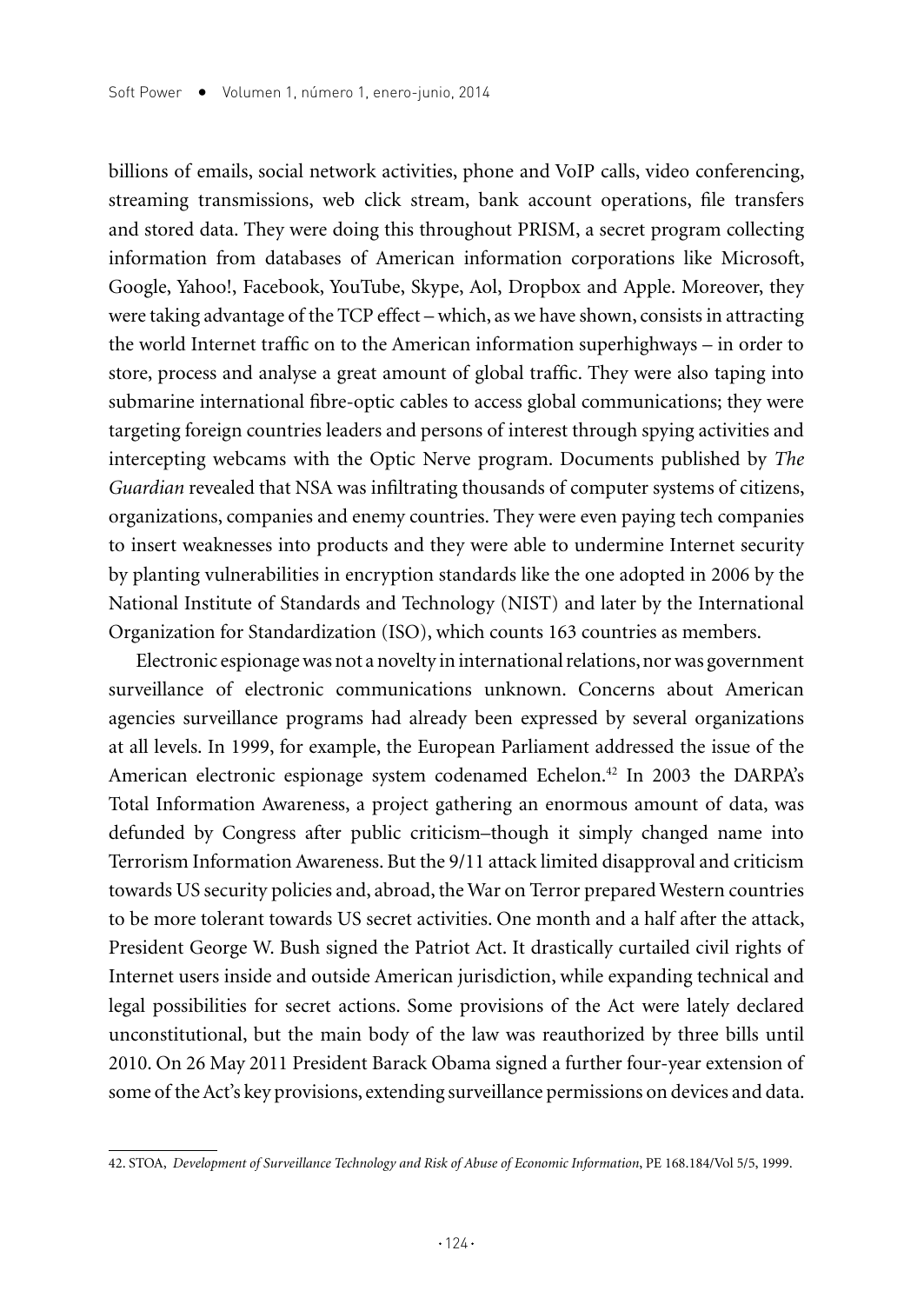As the mix of architectural and legal changes allowed the privatization of the Internet in the 1990s, by 2001 the same mix worked to get the Pentagon back in control of the networks. As for users' behaviour, at the end of the first decade of the twenty-first century Internet was almost completely secured.

Power relations between states instead became more and more conflicting, above all those between the USA and China.<sup>43</sup> A geopolitics of the Internet begun to be drawn on maps. Low-density conflicts started to be fought through electronic armies, and silent battles were conducted mostly to steal data, infect systems and test enemies infrastructures and devices. Even if no open war was declared, governments started to face cyberwarfare, and Internet was starting to be militarized.

Between 2006 and 2013 the frequent leaks about government programs threatening civil rights and the increasing conflicting interstate relationships made critical approaches to Internet Governance less marginal than in the past–at least within the research community. The IG agenda was opened up to some thorny issues ignored for almost two decades. This opening is well testified by a 2010 paper by Laura De Nardis who, taking into account contributions by scholars focusing on power relationships in the cyberspace, expanded "the emerging field of Internet Governance" to some critical areas such as communications rights, private backbones, deep data inspection and "private industry use of trade secrecy laws to control the flow of information online."<sup>44</sup> But the 2013 Datagate shattered the Internet Governance. All IG's assumptions such as openness, power decentralization, rough consensus, multi-stakeholder partnership, the limitation of states power, and even the concept of governance itself went questioned. Every discourse based on trust and delegation seemed out-of-date. The empirical reality of the Internet suddenly revealed itself as an unprecedented system of alwayson control erected by US governments, with a working team play between Democrats and Republicans. It was no longer surveillance. It was an automated mass surveillance. Absorbing almost entirely the "free flow of information", storing and processing it through data mining software is not just a search. It allows scanning human interactions and predicting aggregate behaviour. It allows a limited circle of people to know more than they should about other people. Moreover, surveillance is not the only goal of this system. Throughout the secured Internet, government agencies can also punish. Infiltrating a computer, damaging a communications system, hacking a protocol,

<sup>43.</sup>J. Goldsmith – T. Wu, *Who Controls the Internet?*

<sup>44.</sup> L. DeNardis, "The Emerging Field of Internet Governance", in *Yale Information Society Project Working Paper Series*, September 2010.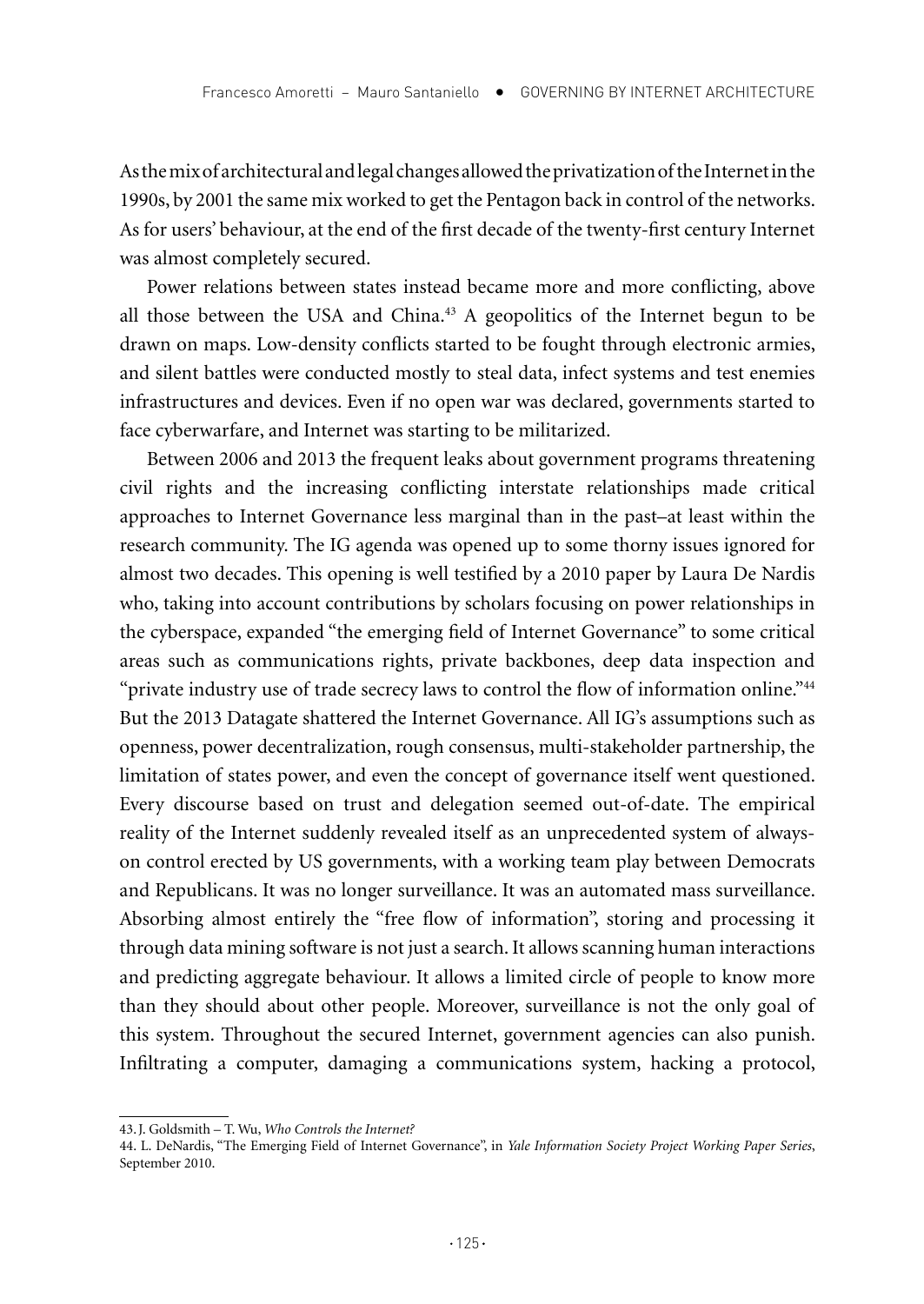destroying content, software or hardware are all actions that go far beyond watching. NSA, GCHQ and other similar agencies have gained the power to take untraceable and unauthorized actions against their targets. They can control–and also command. The re-militarization of the Internet has been achieved at a critical moment of the historical process of interfacing between the man and the Net. Thanks to biometric interfaces, to mobile devices, to always-on connections, to home automation, to geo-localization facilities, to smart watches, Google Glass and other wearable technologies, the human body is getting increasingly closer to the Net. The Internet of Things is producing the Internet of Bodies, and the dream of a man-computer symbiosis expressed in a visionary 1960 article by Licklider, just before being appointed head of IPTO by the Pentagon, has almost became a reality.45 In this scenario, with a secured network in direct touch with the human body, the issue of networked power becomes a crucial issue that urgently needs to be addressed. Ruling the Net increasingly means ruling the people, their social interactions and their own bodies. The capillary innervation of the network in the everyday material life raises serious questions about the governing systems of our time. Humanity is threatened by emerging technologies of "biopoliticized security", a security "taking the human body and its movements as the focal points."46 These are questions that cannot be addressed with the conceptual instruments of technical governance, and that require, on the contrary, an analysis of the political government of the Net. An analysis, that is, of power itself.

#### **Conclusions**

Much research still needs to be made. Current trajectories – such as privatization, militarization processes and the escalation of conflicts – need to be investigated. They are deeply transforming the Internet and affecting human interactions in the cyberspace. What kind of cyberspace should we expect for the future? An open and decentralized 'augmented reality', or an inextricable web of snares fettering human behaviour? A shared resource for humanity, or a battlefield for cyber-powers?<sup>47</sup> And, furthermore, will

<sup>45.</sup> J. C. R. Licklider, "Man-computer Symbiosis", in *IRE Transactions on Human Factors in Electronics*, vol. 1, 1960, pp. 4-11. 46. A. Ceyhan, "Surveillance as Biopower", in K. Ball, K. Haggerty, D. Lyon (eds.), *Routledge Handbook of Surveillance Studies,* Routledge, London and New York, 2012, pp. 38-45.

<sup>47.</sup> M. Santaniello–F. Amoretti, "Electronic Regimes: Democracy and Geopolitical Strategies in Digital Networks", in *Policy & Internet*, 5, 2013, pp. 370-386.